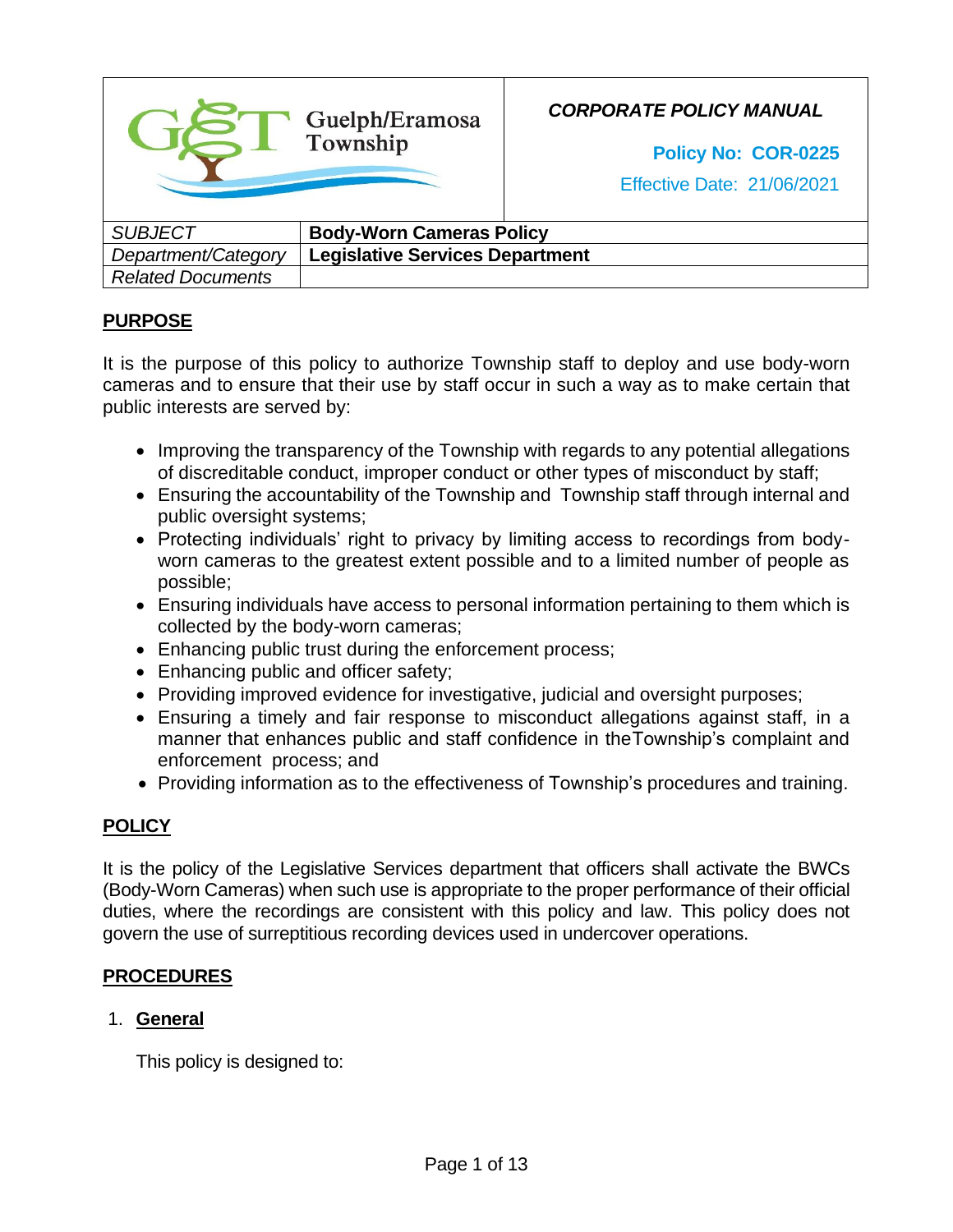- 1.1. Implement the recommendations set out in the Office of the Privacy Commissioner of Canada's Guidance for the *Use of Body-Worn Cameras by Law Enforcement Authorities (2015)*, and ensure that new recommendations and best practices continue to be monitored and implemented as they are identified by the relevant Provincial and Federal authorities.
- 1.2. Specifically identify the legislative authority for the collection of personal information that will be captured by the cameras and ensure that any such collection aligns with that authority and all other relevant legislation, including any legislative provisions addressing data, information or records storage, access, use and/or disclosure;
- 1.3. Ensure that all use of body-worn cameras and their recordings is consistent with the Ontario Human Rights Code.
- 1.4. Failure to comply with any provision of this policy shall not invalidate any proceeding or any step, document or order in a proceeding otherwise in accordance with any municipal by-law, provincial or federal legislation.

#### 2. **Administration**

The Township has adopted the use of body-worn cameras to accomplish several objectives. The primary objectives are as follows:

- 2.1. Body-worn cameras allow for accurate documentation of officer-public contacts, investigations, and critical incidents. They also serve to enhance the accuracy of officer reports and testimony in court.
- 2.2. Audio and video recordings also enhance the Township's ability to review enforcement proceedings, officer's interaction with the members of the public, the gathering of evidence for investigative and prosecutorial purposes and to provide additional information for officer evaluation and training.
- 2.3. The body-worn cameras may also be useful in documenting infractions, violations and accident scenes or other events that include the confiscation, removal of equipment, personal items and vehicles from Township or private property.

## 3. **When and How to Use the Body-Worn Cameras (BWC)**

3.1. Officers shall activate their body-worn camera prior to all interactions with the public that are undertaken in whole or in part to further a valid law enforcement purpose, unless an unexpected and immediate threat to the life or safety of the officer or of a member of the public makes it impossible or dangerous to activate the body-worn camera prior to that interaction, in which case the officer is required to activate the body-worn camera at the earliest opportunity thereafter.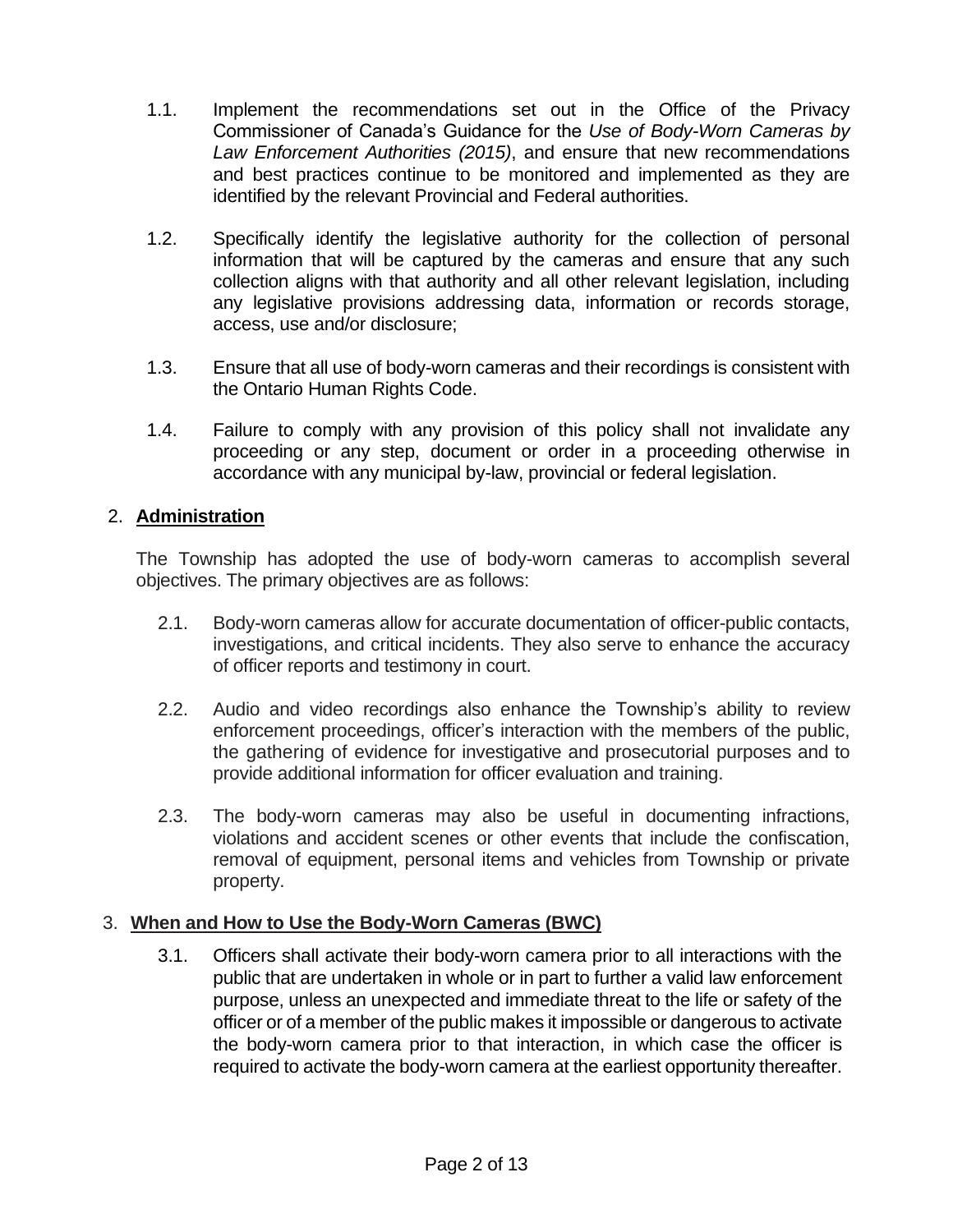- 3.2. Officers may not deactivate the body-worn camera until all interaction with the public has ended, except for specific circumstances which are clearly defined in this policy and are as limited as possible, and where such exceptions serve to protect the dignity of members of the public, in which cases the Officer must record the specific reason for deactivation.
- 3.3. Officers may not intentionally prevent the body-worn camera from capturing video or audio during an interaction with a member of the public in accordance with Section 3.1 (e.g., by obstructing the lens or microphone), with the sole exception of temporarily covering the lens to protect the dignity of an individual during situations of a sensitive nature (e.g., when encountering a person in a state of undress), and then only for the shortest time possible while taking steps to protect the dignity of the individual, and provided that the officer is not in a situation where they might be encountering an element of danger while the lens is covered.
- 3.4. Officers must whenever possible inform members of the public that they are being recorded at the earliest opportunity during an interaction.
- 3.5. No person shall be permitted to review the recordings at the scene.
- 3.6. Notwithstanding sections 3.1 and 3.2 above:
	- a. Officers, *prior* to entering a private residence or a private place (defined as a place to which the public does not have lawful access and where one may reasonably expect to be safe from uninvited intrusion or surveillance, including, for example, places of worship and lawyers' offices) must inform occupants that they are being recorded in both video and audio and inquire whether these individuals request that the body-worn camera be deactivated;
	- b. Officers may deactivate their body-worn cameras before the conclusion of an incident for the purpose of protecting law enforcement strategies, provided that:
		- i. the officers are not interacting with members of the public or are in the vicinity of members of the public while the body-worn camera is deactivated.
		- ii. the body-worn camera is reactivated at the earliest opportunity and prior to any interaction with a member of the public; and
		- iii. the reason for the deactivation is recorded in accordance with a designated process.
	- c. Body-worn cameras shall not be activated in places or circumstances where recording is prohibited by law, except under exigent conditions or with lawful authority.

# 4. **Controls**

4.1. If an officer has not recorded in full or in part an interaction with a member of the public, the officer shall document the specific reason that a recording was not made in part or in full using a designated process.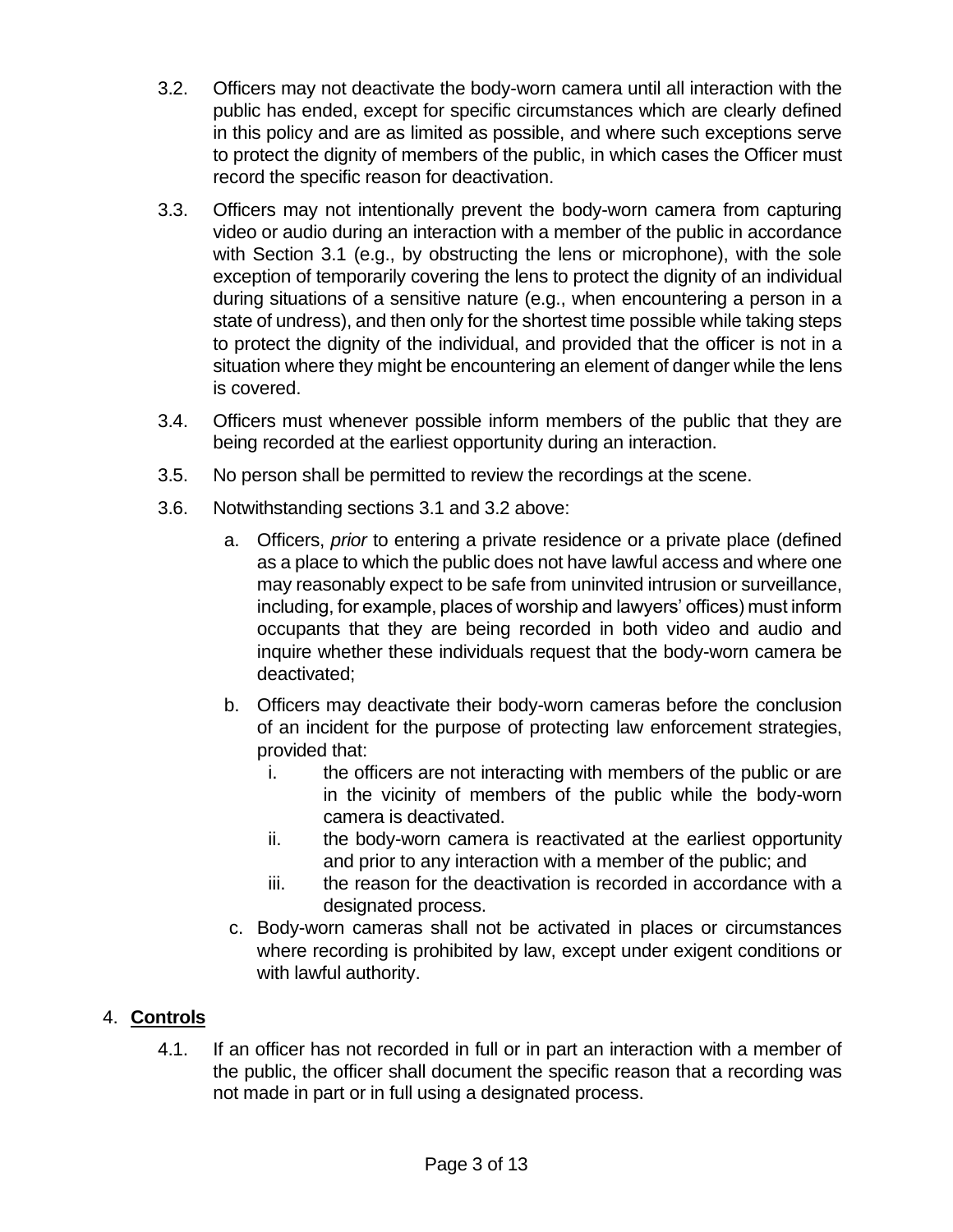4.2. Officers are required to receive relevant training for the use of a body-worn camera along with the associated systems before being issued a body-worn camera, and subsequent ongoing training requirements, so as to ensure that officers are able to comply in full with this policy.

## 5. **Transparency**

- 5.1. Up-to-date information shall be posted on the Township public website concerning the collection of body-worn camera recordings, including:
	- a. a current copy of the Township's Body-Worn Camera Policy;
	- b. how individuals can complain about use or lack of use of body-worn cameras;
	- c. what information is being collected;
	- d. the length of applicable retention periods;
	- e. how individuals can make requests for viewing or releasing to the public such recordings; and
	- f. information about how to appeal to the Information and Privacy Commissioner of Ontario where a request is denied in whole or in part.

## 6. **Secure Retention and Disposal of Recordings**

- 6.1. In consultation with the Information and Privacy Commissioner of Ontario, and in accordance with all applicable legislation, recordings from body-worn cameras, including any meta-data produced by the body-worn cameras or the technology supporting the Township's body-worn cameras, will be:
	- a. Stored on a secure Canadian storage server in accordance with all applicable provincial and federal legislation and security best practices, so as to prevent any editing, tampering and unauthorized access to recordings and meta-data;
	- b. Encrypted within the camera, during transit to the storage server, and while in storage; and
	- c. Destroyed at the end of their retention period in a secure manner which prevents recovery and unauthorized access to the recordings and metadata;
- 6.2. In accordance with all applicable legislation, the minimum retention period for recordings from body-worn cameras shall be sixty (60) days.
	- a. The recordings of evidence captured during an investigation shall be retained for a minimum of one (1) year after the last event the evidence was used or disclosed.
	- b. The retention of non-evidentiary recordings shall be at least sixty (60) days.
- 6.3. In case of a potential or actual access breach of the Township's recording and meta-data storage services, the Township shall make a public post on the Township's website and social media in order to notify the public and impacted individuals of the potential breach.
- 6.4. The Township shall store all data on locally operated storage services, with the ability to back up such data on off-site cloud storage platforms hosted within Canada.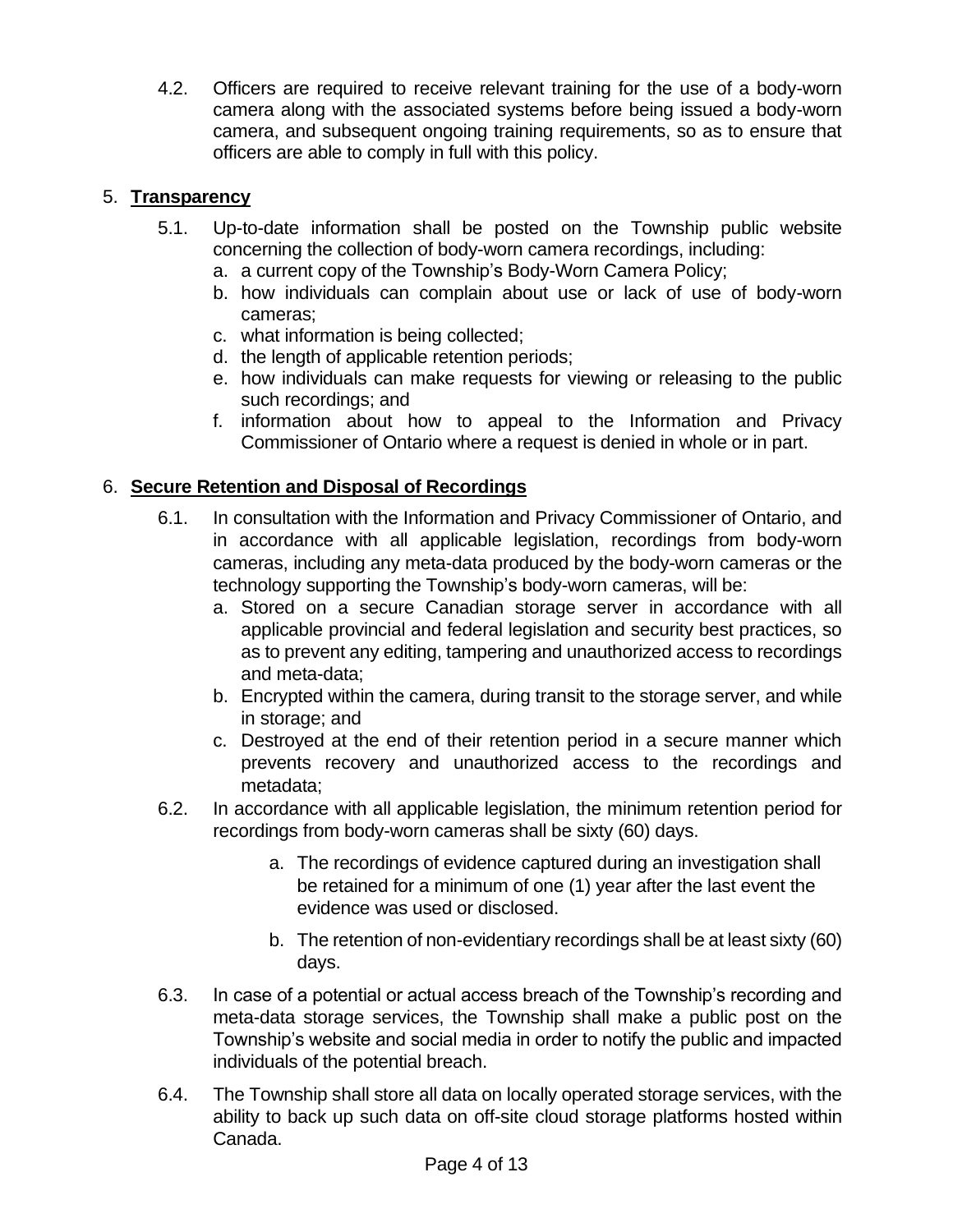- 6.5. The Township shall exercise all due diligence to ensure that all data is protected and backed up accordingly on a daily or weekly basis. The Township and its employees shall not be held responsible for any data loss which occurs due to circumstances that are beyond the control of the Township. These circumstances may include but are not limited to loss of data due to:
	- a. data breaches from external parties;
	- b. a storage device or server malfunction;
	- c. a power surge;
	- d. theft of storage device or equipment; and
	- e. fire or natural disaster.

#### 7. **Use and Disclosure of Body-worn Camera Recordings**

- 7.1. Access to or viewing of production of body-worn camera records for the public will be provided only in accordance with this Policy or required by law. Without limiting the generality of the foregoing, the following are examples of circumstances where this will occur:
	- a. Anyone who has the legal authority (whether that be by statute, regulation or prior judicial authorization) shall have access to such recordings, including in relation to the prosecution of the Township By-law Enforcement cases and access requests granted under MFIPPA;
	- b. Members of the public or their representatives can make a request for access to body-worn camera footage upon the formal filing of a Freedom of Information request under MFIPPA;
	- c. All requests for a copy of body-worn camera records from a member of the public shall be directed to the Legislative Services department.
- 7.2. Anyone who obtains records of body-worn camera recordings in accordance with section 7.1 above may not further disclose these recordings to other parties without lawful authority.
- 7.3. The Township will ensure that an audit trail is created and maintained by the Township, that will identify with respect to every recording the time of access, whether a copy was provided to the requestor, and any information gathered under the Freedom of Information Act request process.
- 7.4. The Township shall ensure that additional safeguards to enhance the storage and limit access to recordings of Minors who are suspected of an offence or are witnesses to a suspected offence, in accordance with the applicable legislation.
- 7.5. A member of the public may request to view recordings from a body-worn camera if:
	- a. the member of the public making the request is:
		- i. an individual participating in the interaction captured in the recording;
		- ii. the parent or legal guardian of a minor participating in the interaction captured in the recording; or,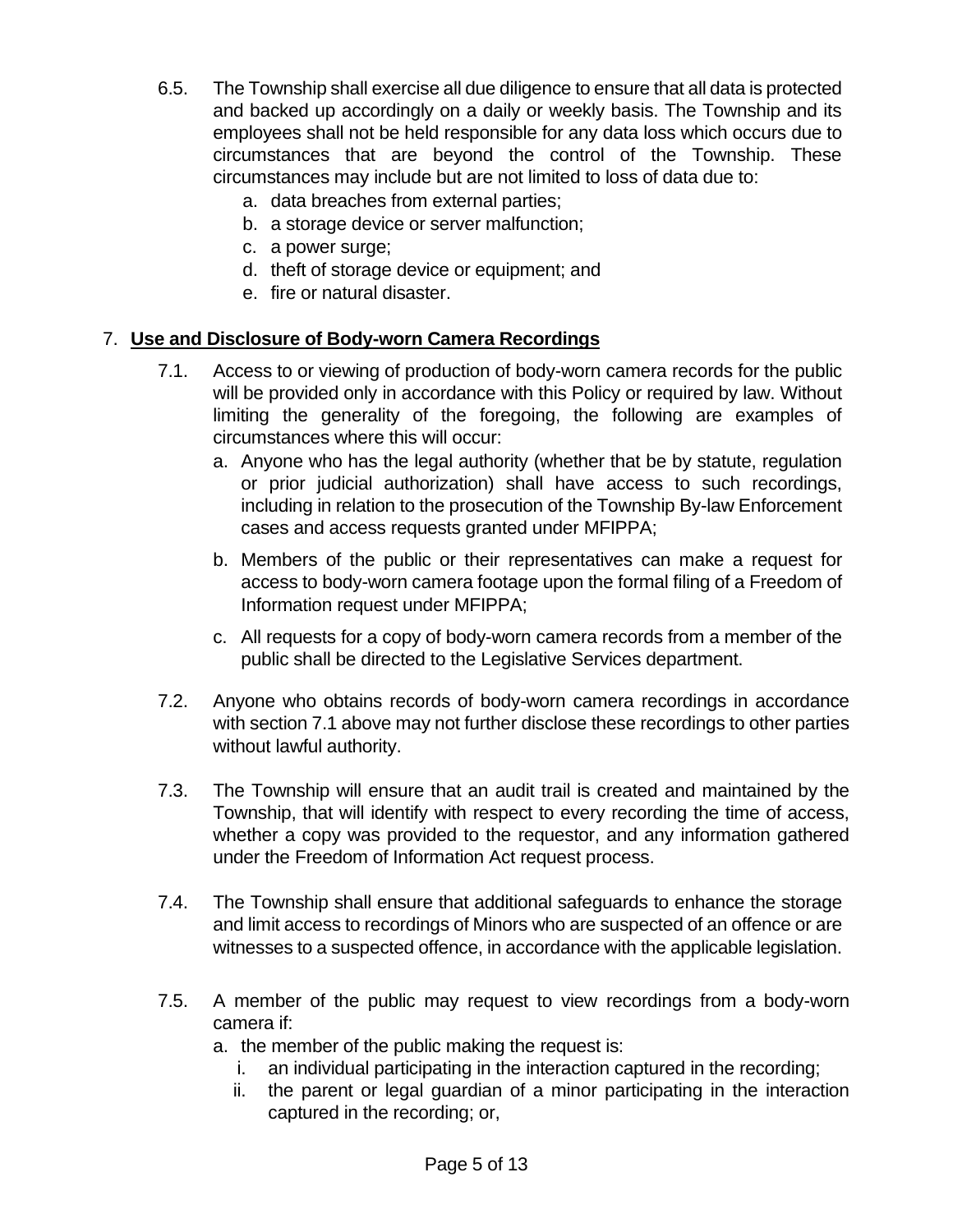- iii. the next-of-kin of a deceased individual participating in the interaction captured in the recording; and;
- b. the identity of any other member of the public who appears in the recordings can be appropriately concealed through measures such as image blurring and voice distortion.
- 7.6. The Township may refuse to release to the public recordings where such refusal is in accordance with the *Municipal Freedom of Information and Protection of Privacy Act* (MFIPPA), provided that the reason for the refusal is provided to the requestor in writing.
- 7.7. The Clerk/Director of Legislative Services or designate may initiate the release to the public of recordings from body-worn cameras, taking into consideration relevant factors, including what is consistent with Federal and Provincial laws and the public interest, and what is reasonable in the circumstances of the case.
- 7.8. In cases where the Township releases to the public any recordings from bodyworn cameras that include images or voice recordings of members of the public, the Township shall ensure that:
	- a. the identities of all members of the public captured in the recordings are concealed through measures such as image blurring and voice distortion unless the Township is required by law to release the recordings in another form; and
	- b. the Clerk/Director of Legislative Services or designate will include with the release a justification of the public interest in releasing the recording.
- 7.9. Recordings released to the public in accordance with Sections 7.5 and 7.7 must be full and unedited with the exception of measures such as image blurring and voice distortion for the purpose of concealing the identities of members of the public.
- 7.10. The Township may use recordings from body-worn cameras for the purposes of training after the identities of all members of the public captured in the recordings are concealed through measures such as image blurring and voice distortion.

## 8. **Auditing and Public Reporting**

- 8.1. The Township may conduct an audit of:
	- a. Incidents where a misconduct case is filed during the reporting and retention period;
	- b. A sample of incidents during the reporting period that was not initiated by a call for service;
	- c. Incidents wherein a body-worn camera was disabled for the purpose of protecting law enforcement strategies;
	- d. a sample of incidents whose retention period has expired during the reporting period; and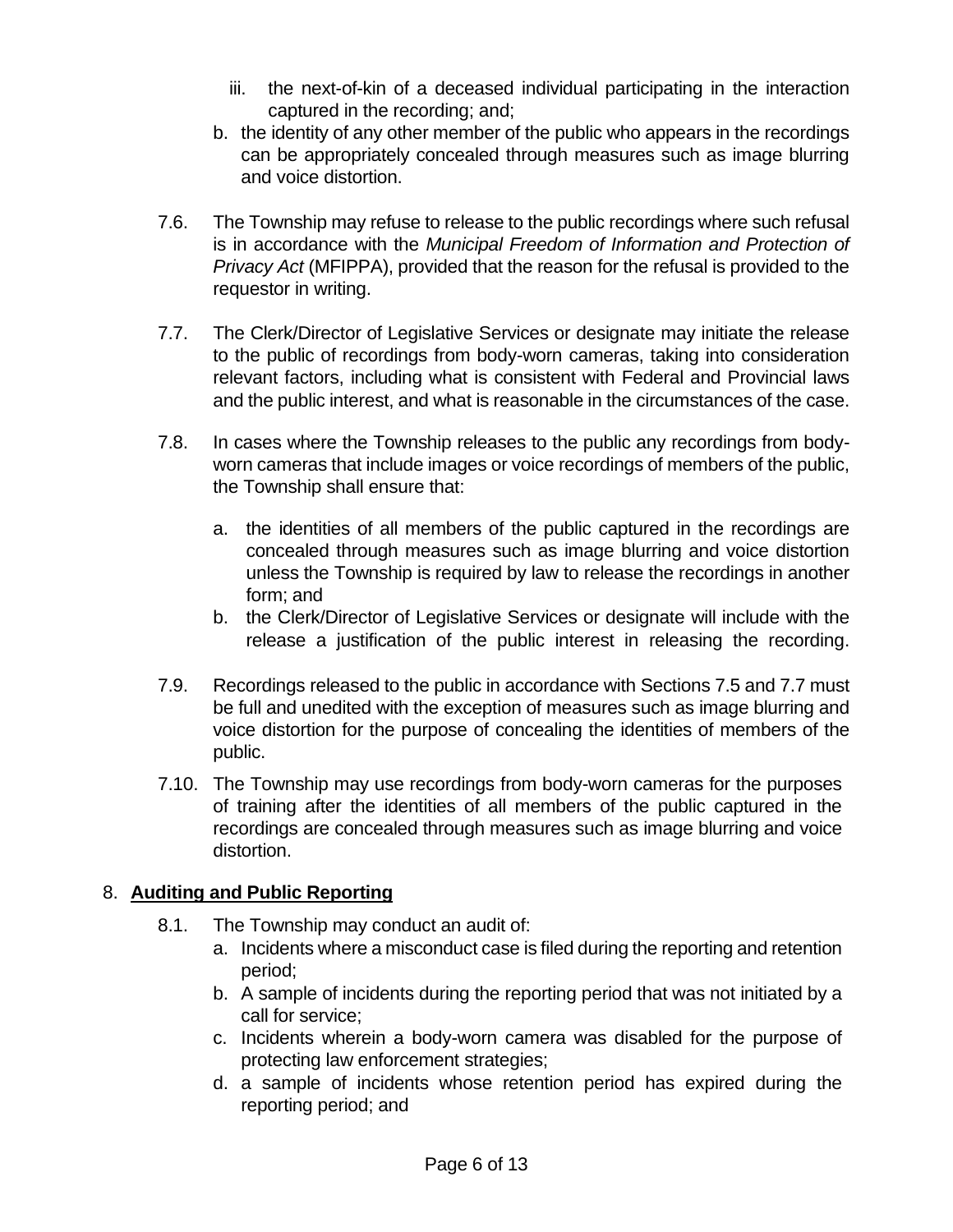- e. The recording begins prior to the beginning of the interaction with the member of the public, and if not, that a satisfactory explanation for the failure to activate the body-worn camera before the interaction began was provided in accordance with available Township's procedures;
- 8.2. The audit may include a review of body-worn camera recordings for the above incidents to ensure that:
	- a. The subject of the recording is informed at the earliest opportunity in the interaction that the interaction is being recorded for video and audio;
	- b. Any obstruction of the lens or gaps in the recording are justified and of reasonable duration;
	- c. The recording ends:
		- i. After conditions for an exception in accordance with Section 3.2 above have been established; or,
		- ii. After the interaction has ended and the Service Member has left the scene
	- d. All-access to the recordings was justified and necessary; and
	- e. The Township is in compliance with required retention and destruction practices;
- 8.3. Staff shall advise the Township Council and file with it a new copy of the Policy governing body-worn camera use whenever any changes to the Policy are made.

# 9. **Procedures for Body-Worn Camera Use**

- 9.1. Body-worn camera equipment is issued to staff appointed by the Township as Municipal Law Enforcement or By-law Enforcement Officers. Officers who are assigned body-worn camera equipment must use the equipment unless otherwise authorized by the Director of Legislative Services, in consultation with the CAO.
- 9.2. Officers shall use only body-worn cameras issued by the Township. The bodyworn camera equipment and all data, images, video, and metadata captured, recorded, or otherwise produced by the equipment is the sole property of the Township.
- 9.3. Body-worn camera equipment is the responsibility of individual officers and will be used with reasonable care to ensure proper functioning. Equipment malfunctions shall be brought to the attention of the Township as soon as possible so that a replacement unit may be procured.
- 9.4. Officers shall inspect and test the body-worn cameras prior to each shift in order to verify proper functioning and shall notify Township management of any problems.
- 9.5. Officers shall not edit, alter, erase, duplicate, copy, share, or otherwise distribute in any manner body-worn camera recordings without prior written authorization and approval of the Township Clerk/Director of Legislative Services or his or her designate.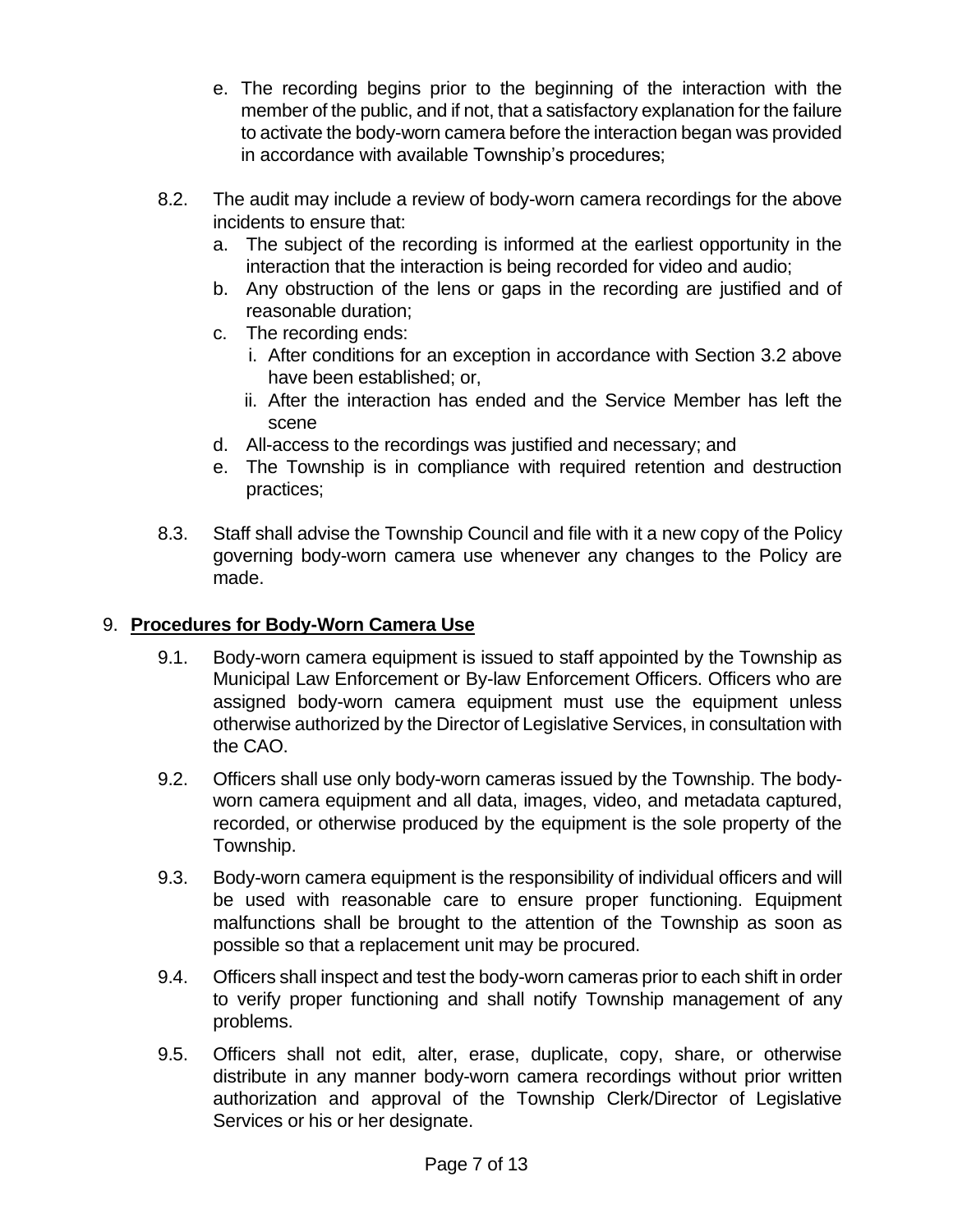- 9.6. Officers should inform Township management or appropriate authorities of any recordings that may be of significant interest or sensitive nature.
- 9.7. If in the opinion of the Township Clerk/Director of Legislative Services or his or her designate, a matter of significant consequence is captured using a bodyworn camera, the matter may be disclosed or brought forward to Council for direction.
- 9.8. Requests for deletion of portions of the recordings (e.g., in the event of a personal recording) must be submitted in writing and approved by the Township Clerk/Director of Legislative Services and in accordance with Township record retention laws and the Municipal Freedom of Information and Protection of Privacy Act (MFIPPA). All requests and final decisions shall be kept on file.
- 9.9. Officers shall note an incident and related reports when recordings were made during the incident in question. However, body-worn camera recordings are not a replacement for written reports.

## 10.**Restrictions on Using the Body-Worn Cameras**

Body-worn cameras shall be used only in conjunction with official law enforcement duties. The body-worn cameras shall not generally be used to record:

- 10.1. Communications with other Township staff without the permission of the Chief Administrative Officer (CAO) or his or her designate;
- 10.2. When on break or otherwise engaged in personal activities; or
- 10.3. In any location where individuals have a reasonable expectation of privacy, such as a restroom or locker room.

## 11.**Township Management Responsibilities**

- 11.1. The Township shall ensure that officers equipped with body-worn camera devices utilize them in accordance with policy and procedures defined herein.
- 11.2. The Township may randomly review body-worn camera recordings to ensure that the equipment is operating properly and that officers are using the devices appropriately and in accordance with policy and to identify any areas in which additional training or guidance is required.

#### **APPENDICIES**

• Appendix A – Wearing Body-Worn Camera Guidelines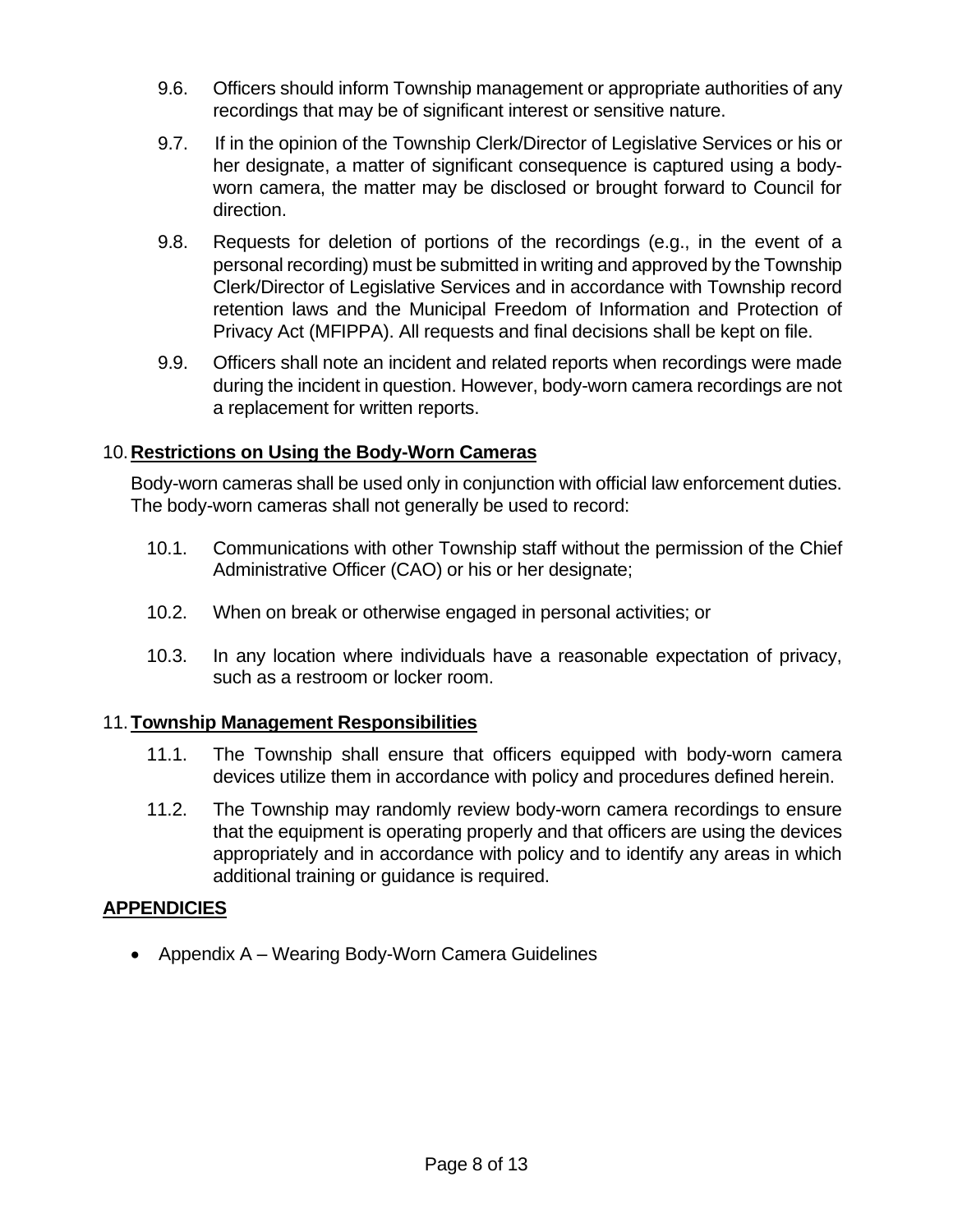

When assigned to wear a Body-Worn Camera (BWC), officers shall only use the approved ISSUED:

- External Load Bearing Vest (LBV) carrier
- Internal Body Armour Carrier and uniform shirt
- **Outerwear**

When assigned a BWC, officers shall only use the approved mounting systems. The approved mounts shall be affixed to the uniform as per the prescribed training.

The following BWC mounts are the approved mounts.

Single Molle Mount **Double Molle Mount** 



Patch Mount Note and Wing Mount





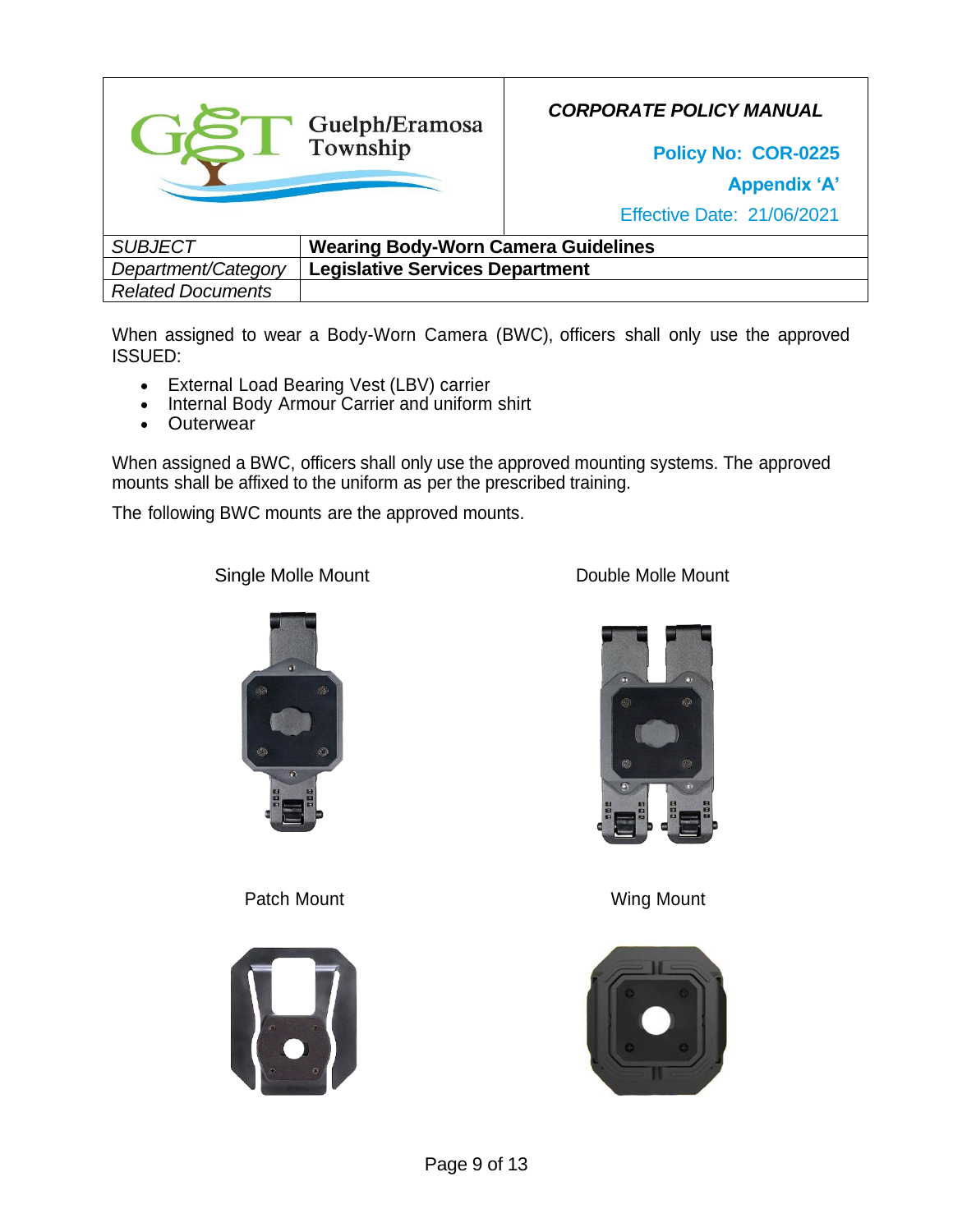## *Mounting Locations*

When utilizing the patch mount, the mount must be in the centre of the identifying patch, securely affixed to the loop Velcro behind the police patch. It is not permitted to place any objects or other Velcro patches under the identifying patch.

• *Note: It is not permitted on LBV carriers that have the identifying patch mounted on the pocket flap to tuck the flap into the pocket. The identifying patch mount must be secured to thewide portion of the loop Velcro intended for the identifying patch and not the Velcro intended to secure the flap closed.*

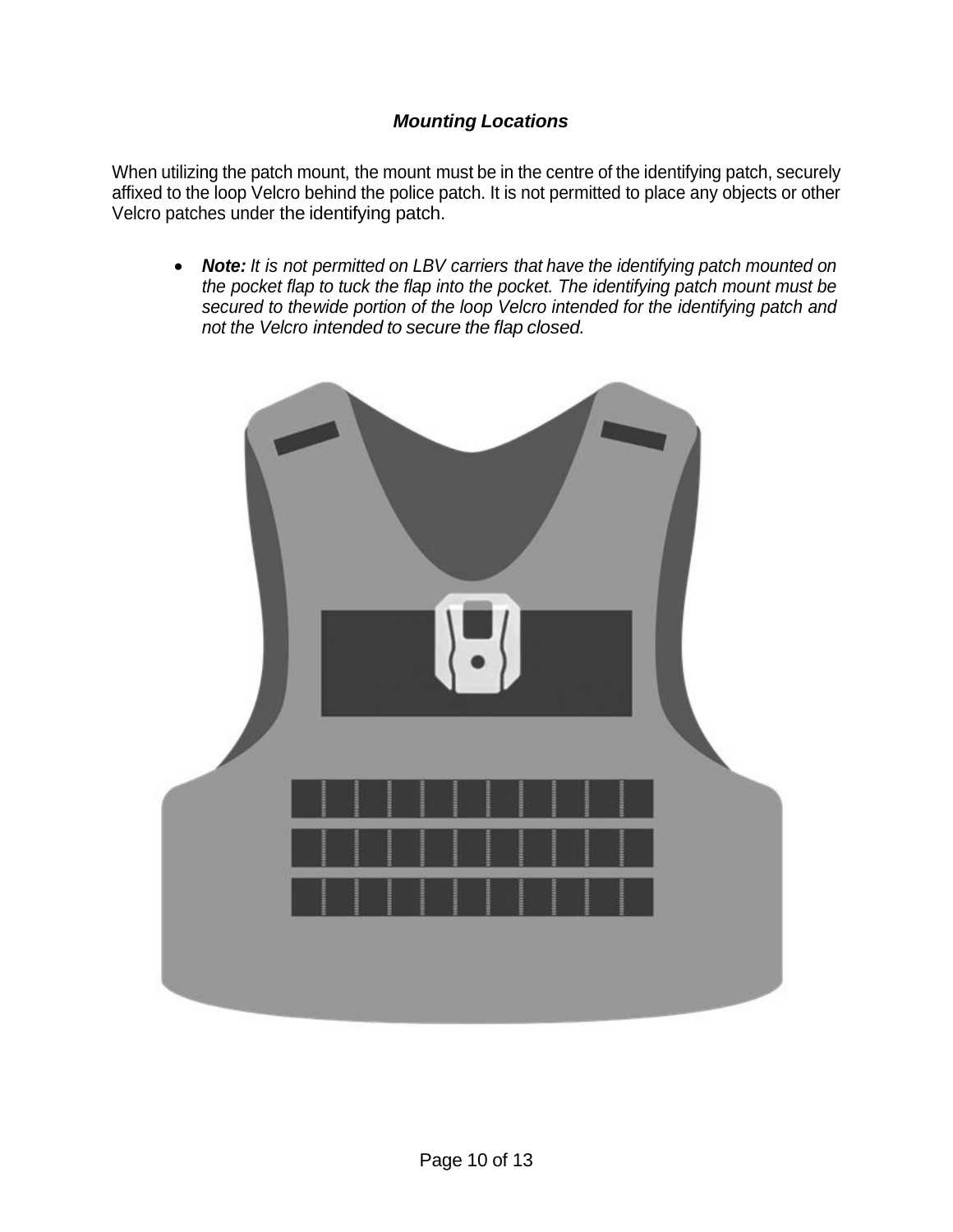## *Molle Mount*

When utilizing the single or double Molle mount, the mount must be in the centre of the Molle straps in thetop two rows. It is not permitted to place any objects near the BWC that would obstruct the view of the camera.

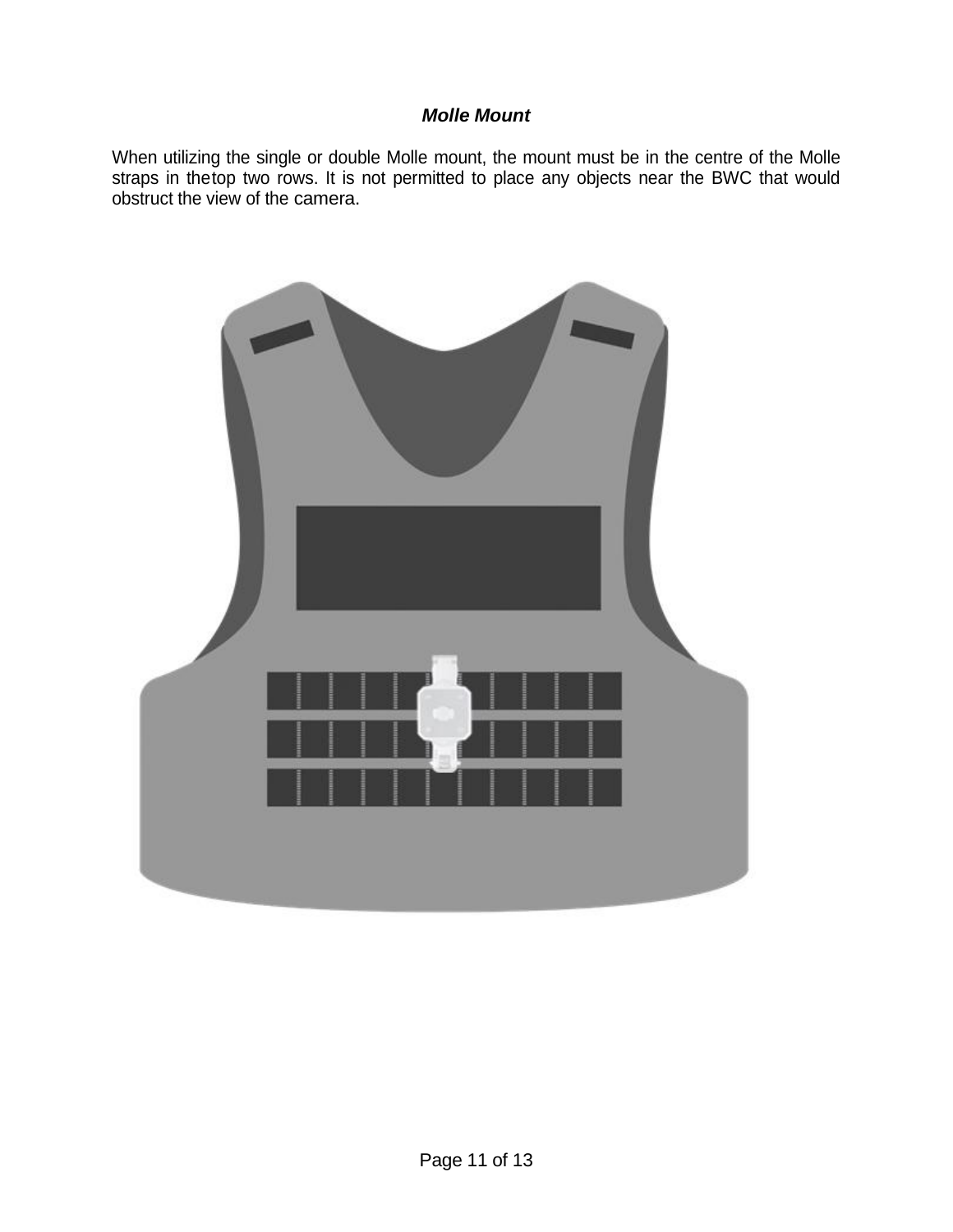## *Wing Mount*

The wing mount is intended to be utilized on any outerwear and for officers that choose to wear an internal body armour carrier. When using the wing mount to mount the BWC to a uniform shirt, the wing mount shall be affixed to the centre of the shirt no lower than the bottom of the shirt pockets.